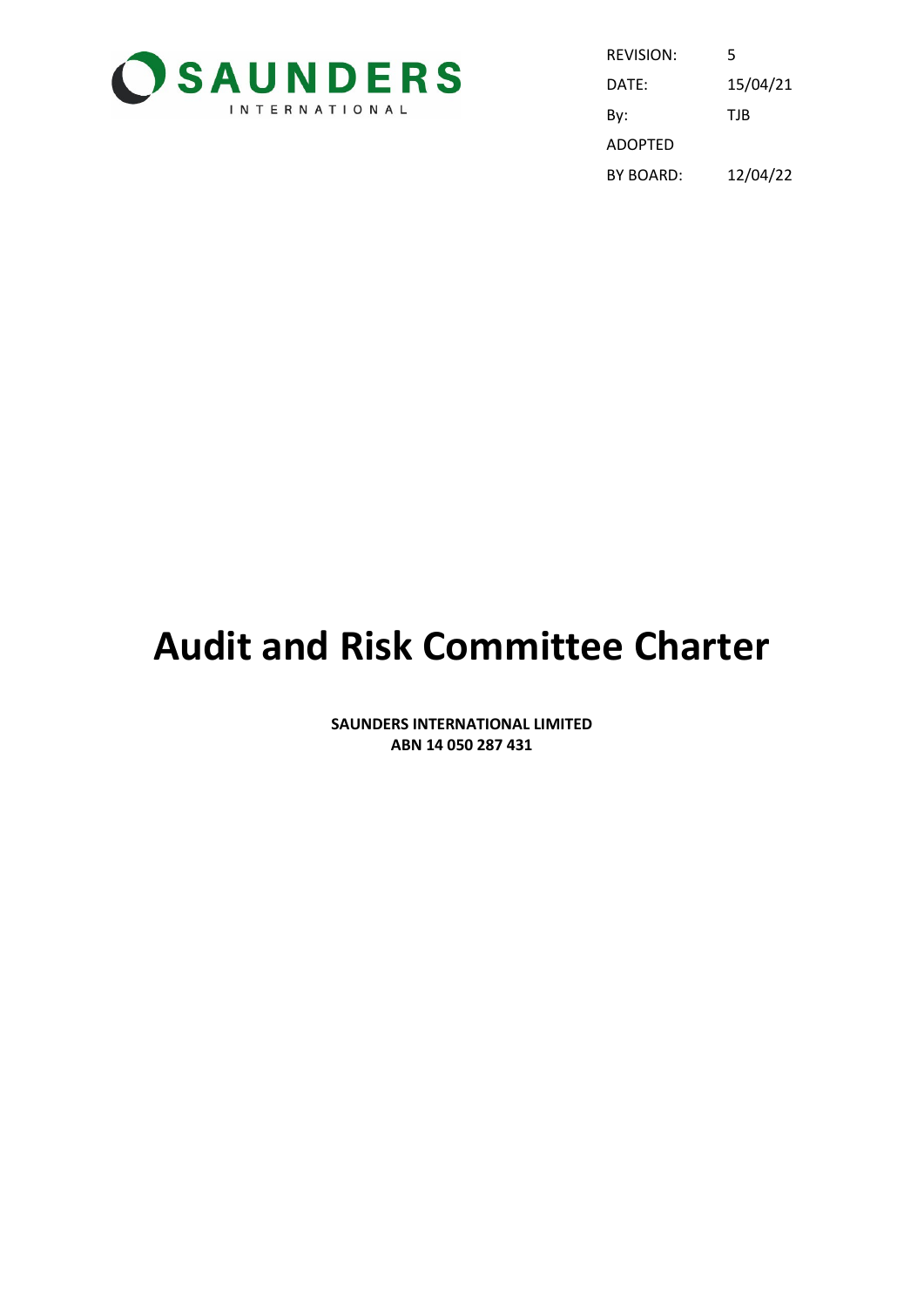### **CONTENTS**

| 2. |  |
|----|--|
| 3. |  |
| 4. |  |
| 5. |  |
|    |  |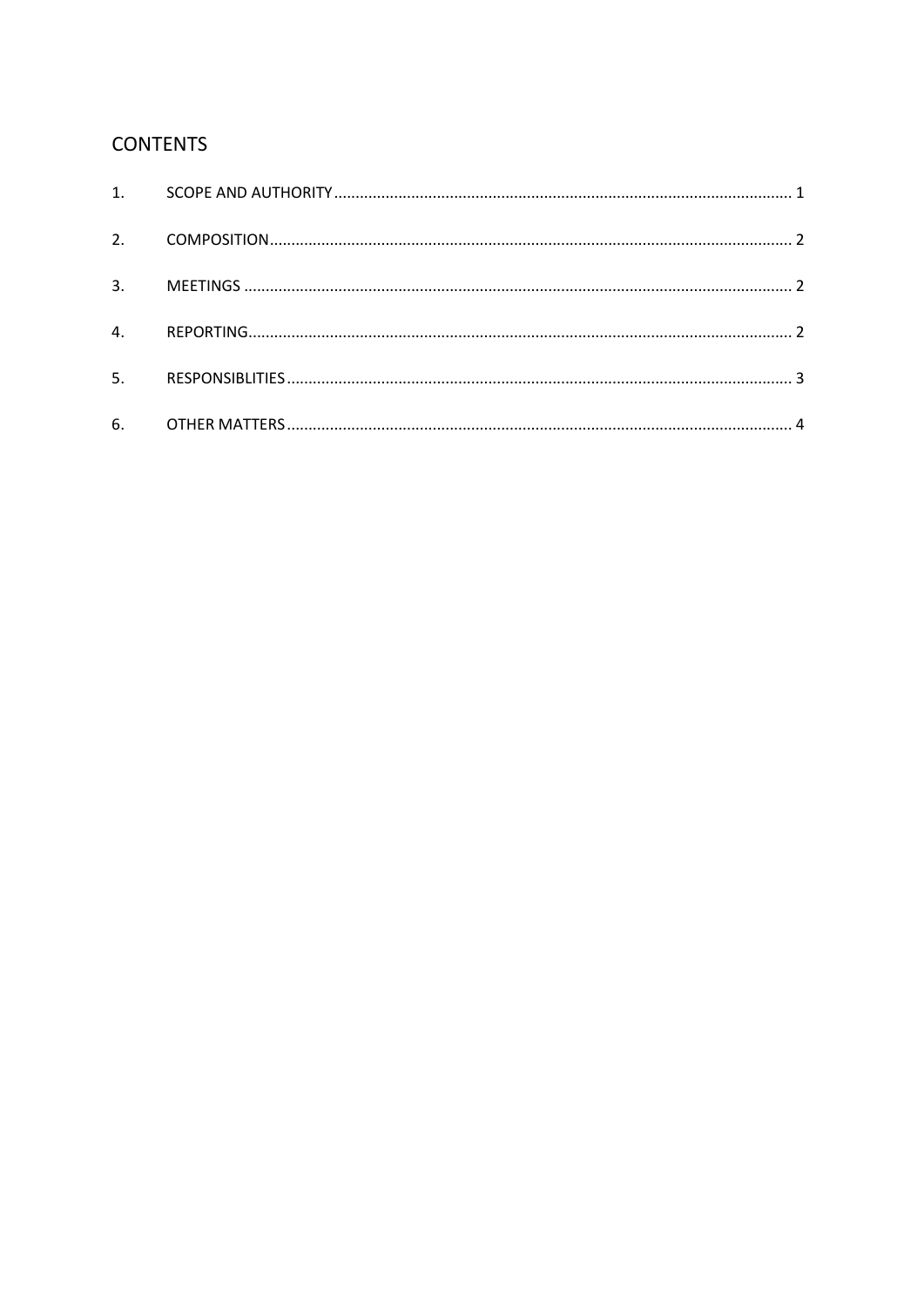**Saunders International Limited** ABN 14 050 287 431 **(Company)**

## **Audit and Risk Committee Charter**

#### <span id="page-2-0"></span>**1. SCOPE AND AUTHORITY**

The primary function of the Audit and Risk Committee is to assist the Board of Directors in fulfilling its responsibilities by reviewing:-

- (1) the financial information that will be provided to shareholders and the public;
- (2) the integrity and quality of the Company's financial statements and disclosures;
- (3) the systems of internal financial controls that the Board and management have established;
- (4) the Company's auditing, accounting and financial reporting processes; and
- (5) the process for identifying significant risks facing the Company and the controls and reporting mechanisms relating to these risks.

In carrying out its responsibilities the Committee has full authority to investigate all matters that fall within the terms of reference of this Charter. Accordingly, the Committee may:-

- (1) obtain independent professional advice in the satisfaction of its duties at the cost of the Company; and
- (2) have such direct access to the resources of the Company, as it may reasonably require, including management and the external auditors.

The Committee acts primarily as an advisory body to the Board and in making recommendations to the Board. The Committee does not, as of itself, have the power or authority of the Board in dealing with the matters on which it advises except where certain powers are specifically set out in this Charter or are otherwise delegated by the Board.

Subject to any regulatory obligations, it is not the responsibility of the members of the Committee to determine that the Company's financial statements and disclosures are complete and accurate and in accordance with applicable rules and regulations or to plan or conduct audits. Generally speaking, these matters are the responsibility of management.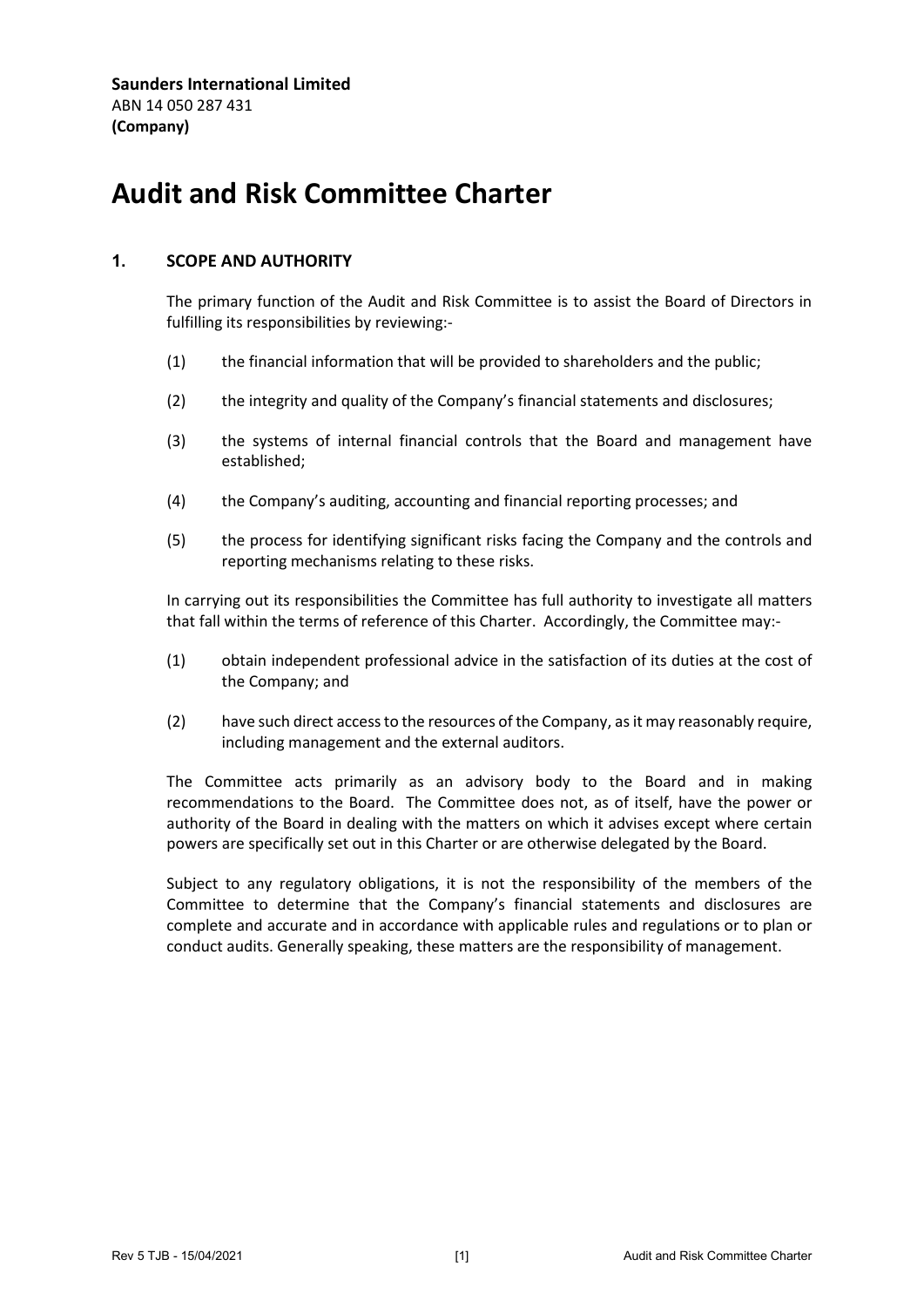#### <span id="page-3-0"></span>**2. COMPOSITION**

The Audit Committee shall comprise at least two non-executive Directors all of whom the Board considers to be independent. The Board will determine each Director's independence having regard to any past and present relationships with the Company which, in the opinion of the Board, could influence the Director's judgement.

All members of the Committee shall have a working knowledge of basic finance and accounting practices. At least one member of the Committee shall have accounting or related financial management expertise, as determined by the Board.

The Chair of the Committee is to be selected by the Board, shall be an independent Director who is not also the Chairman of the Board.

A quorum for Committee Meetings is two members of the Audit Committee.

The Committee may invite members of the management team to attend the Meetings and to provide information as necessary.

The performance of the Committee will be evaluated at least annually.

#### <span id="page-3-1"></span>**3. MEETINGS**

The Committee will generally meet four times a year or more frequently as circumstances require.

The Group's CEO, senior financial management, Company Secretary and external auditor shall be available to attend all Meetings.

As part of its responsibility to foster open communication, the Committee should meet separately with management and the external auditor in private session, at least annually.

Audit and Risk Committee Minutes will be confirmed at the following Meeting of the Committee.

#### <span id="page-3-2"></span>**4. REPORTING**

The key matters discussed at each Committee Meeting are to be ordinarily reported by the Chair of the Committee to the Board at the next Board Meeting. The report should include all matters relevant to the Committee's role and responsibilities including:-

- (1) The review of the Company's financial statements.
- (2) An assessment of whether external reporting is in compliance with statutory responsibilities.
- (3) An assessment of management processes supporting external statutory reporting.
- (4) Recommendations for selection, appointment or removal of an external auditor.
- (5) An assessment of the performance and independence of the external auditor.
- (6) Any review of the Company's risk management framework.
- (7) Other matters that require Board action or approval.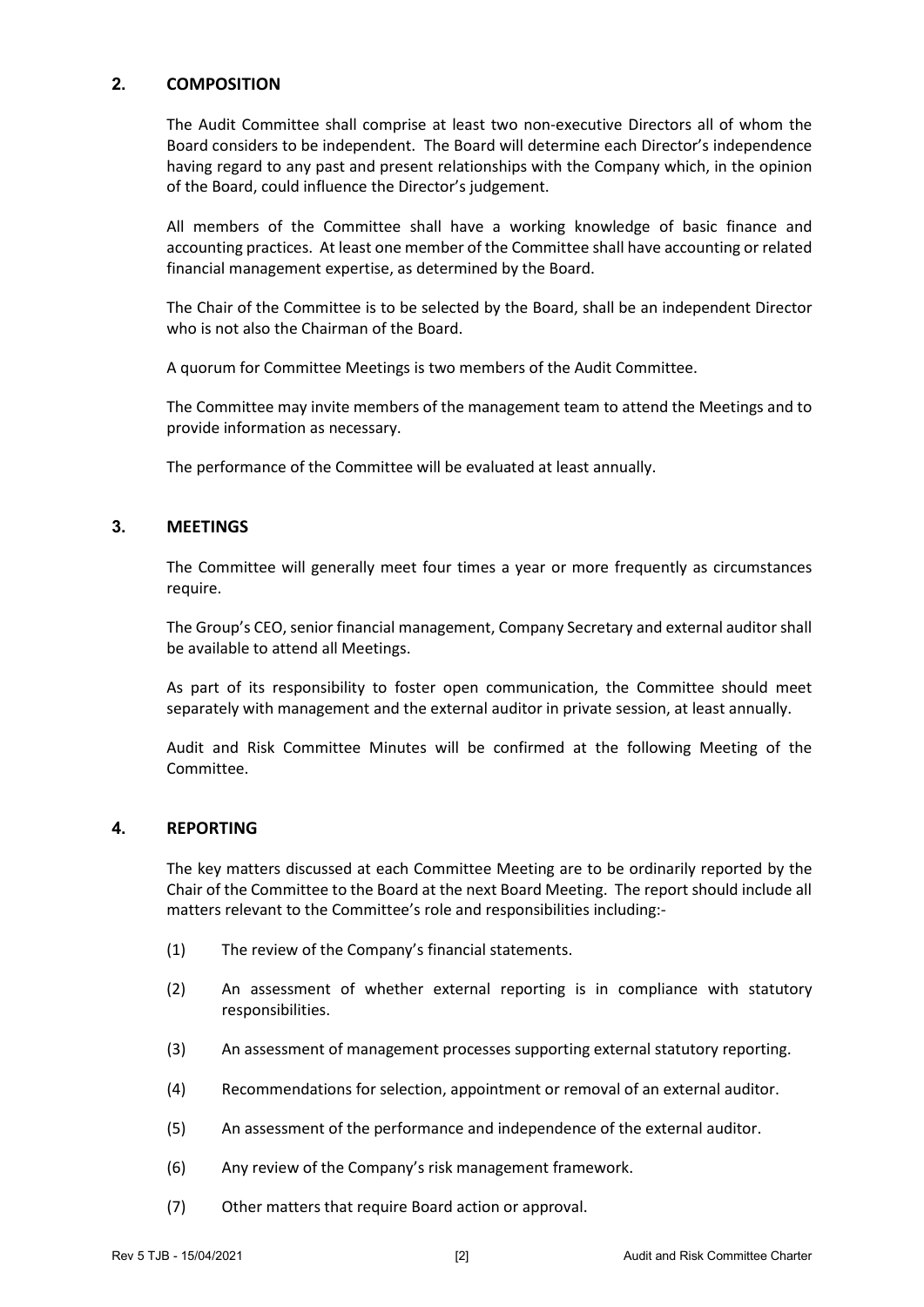#### <span id="page-4-0"></span>**5. RESPONSIBLITIES**

The Board and the external auditor are accountable to the shareholders. The Audit and Risk Committee is accountable to the Board.

To fulfil its responsibilities the Committee shall:-

- (1) Financial reporting, internal financial controls and risk management
	- Review with management and the external auditor the Company's financial statements in respect of each half year and full year.
	- Review the Annual Corporate Governance Statement.
	- Review with management and the external auditor the accounting policies and practices adopted by the Company and compliance with accounting standards, ASX Listing Rules and relevant legislation.
	- Discuss with management and the external auditor management's choice of accounting principles and material judgements, including whether they are aggressive or conservative and whether they are common or minority practices.
	- Recommend to the Board that the Company's financial statements and Appendix 4D and 4E reviewed by the Committee for each half year and full year be approved and signed on behalf of the Board.
	- Review the declarations made by the CEO and CFO in relation to the financial statements, financial records and systems regarding compliance with the Corporations Act and the Principles of Good Corporate Governance.
	- Review the effectiveness of the Company's internal control system taking into account the reports of management and the external auditors.
	- Review the company's risk management framework for identifying, monitoring and managing significant business risks and consider whether the framework effectively identifies areas of potential material risk.
- (2) External audit
	- If and when necessary, recommend to the Board the external auditor to be proposed to shareholders.
	- Review with the external auditor the planned scope of their audit and subsequently their audit findings including any internal control recommendations.
	- Periodically consult with the external auditor without the presence of management about the quality of the Group's accounting principles, material judgement and any other matters that the Committee deems appropriate.
	- Review the performance of the external auditor, including their independence and objectivity.
	- Review the external audit plans and monitor any changes in scope.